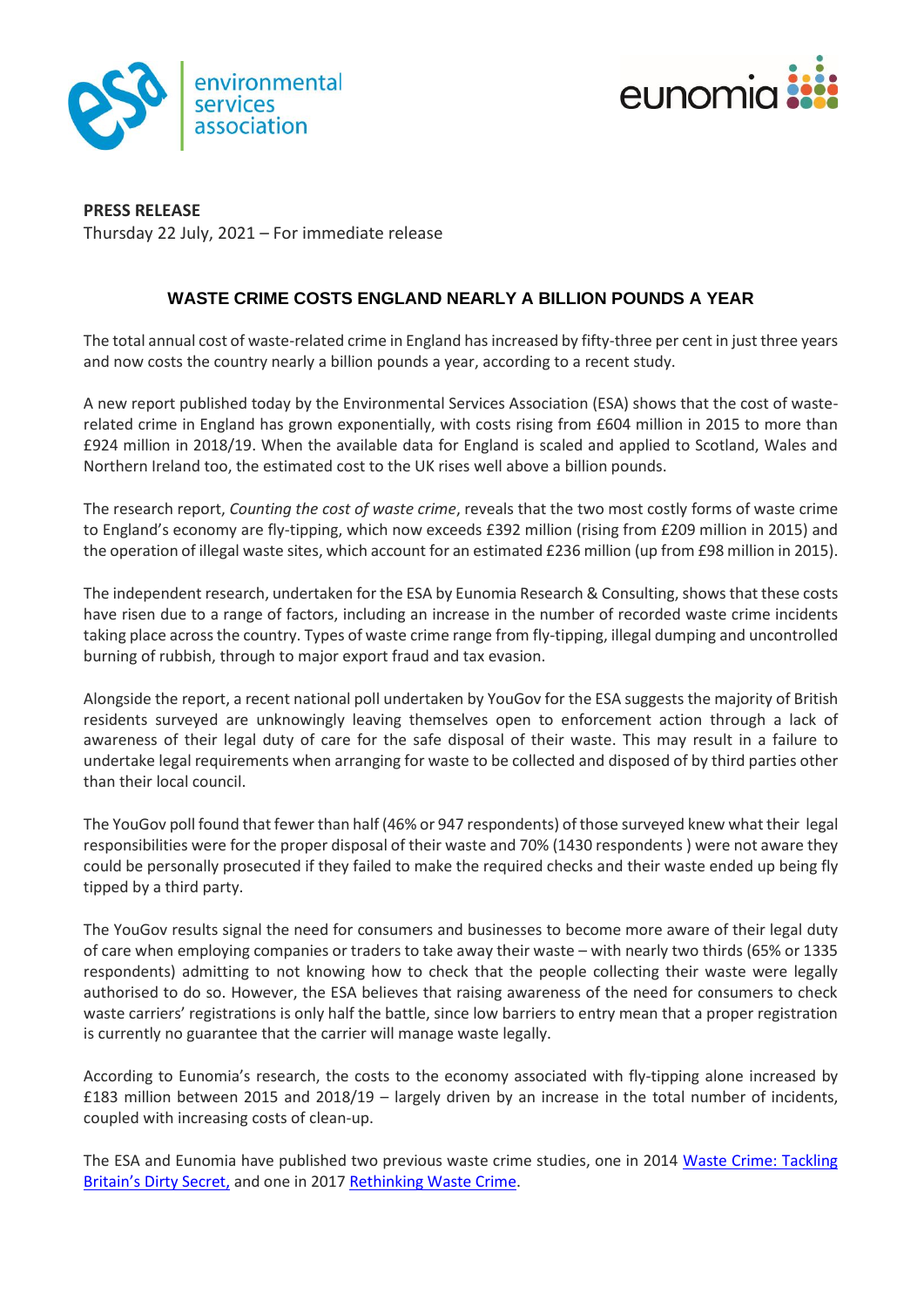**Gavin Graveson, Chair of the ESA, said:** *"Waste criminals are exploiting a lack of public awareness and lack of regulatory oversight in this area, which has led to an increase in fly-tipping and illegal waste sites that contribute significantly to the overall £924 million cost of waste crime in England identified in our report today.*

*Successive ESA reports over the past eight years have highlighted the shocking extent of waste crime in the UK and its cost to both the environment and economy. This latest report exposes the unfortunate truth that, despite additional regulatory focus in recent years, the scale of waste crime has significantly worsened.*

*Although understandably delayed by the pandemic, it is now vital that the Government proceeds at pace with long promised reforms of the regulatory regime and we must make it much harder for criminals to operate in the recycling and waste sector."* 

Eunomia calculated the total costs based on the impact to the public sector (e.g. loss of tax), costs to the private sector (e.g. loss of revenues) and costs to the wider environment, offset by any revenue arising from fines levied against the culprits of waste crime and from any value in recovered waste.

**Sam Taylor, Principal Consultant at Eunomia, said:** *"Waste crime is a blight on our neighbourhoods and environment. Our research has shown a worrying trend in increasing costs of waste crime when the Government is working hard to promote resource efficiency and move towards a more circular economy in England. It's absolutely vital that waste crime is monitored accurately and the waste sector is supported by a robust regulatory regime."*

Waste crime remains on the rise despite several recent initiatives to tackle it, including the Serious Organised Waste Crime Review; the establishment of the Joint Unit for Waste Crime (JUWC); increased Environment Agency enforcement funding, and wider policy reforms. The ESA believes further initiatives are needed to:

- Tighten the entry requirements for waste carriers, brokers and dealers to prevent criminals from accessing the sector;
- Bolster duty of care enforcement to stop criminals from being able to access, store or process waste illegally;
- Increase EA and JUWC funding in the longer term the Environment Agency's current waste crime enforcement budget is just 3% of the total cost of dealing with consequences of waste crime
- Introduce new waste crime reporting to better record and track the scale and impact of waste crime across the country.
- Levy fines and penalties that better reflect both the considerable financial gains made by waste criminals and the significant harm caused to the environment and local communities.

## **ENDS**

## **Media contacts**

Ben Johnson Environmental Services Association E-mail: b-johnson@esauk.org Tel: +44 (0) 7966 304 330

Alison Pickering / Rob Cole Eunomia Research & Consulting E-mail: [alison.pickering@eunomia.co.uk](mailto:alison.pickering@eunomia.co.uk) / rob.cole@eunomia.co.uk Tel: +44 (0) 7775 854 341 / +44 (0) 7450 548 224